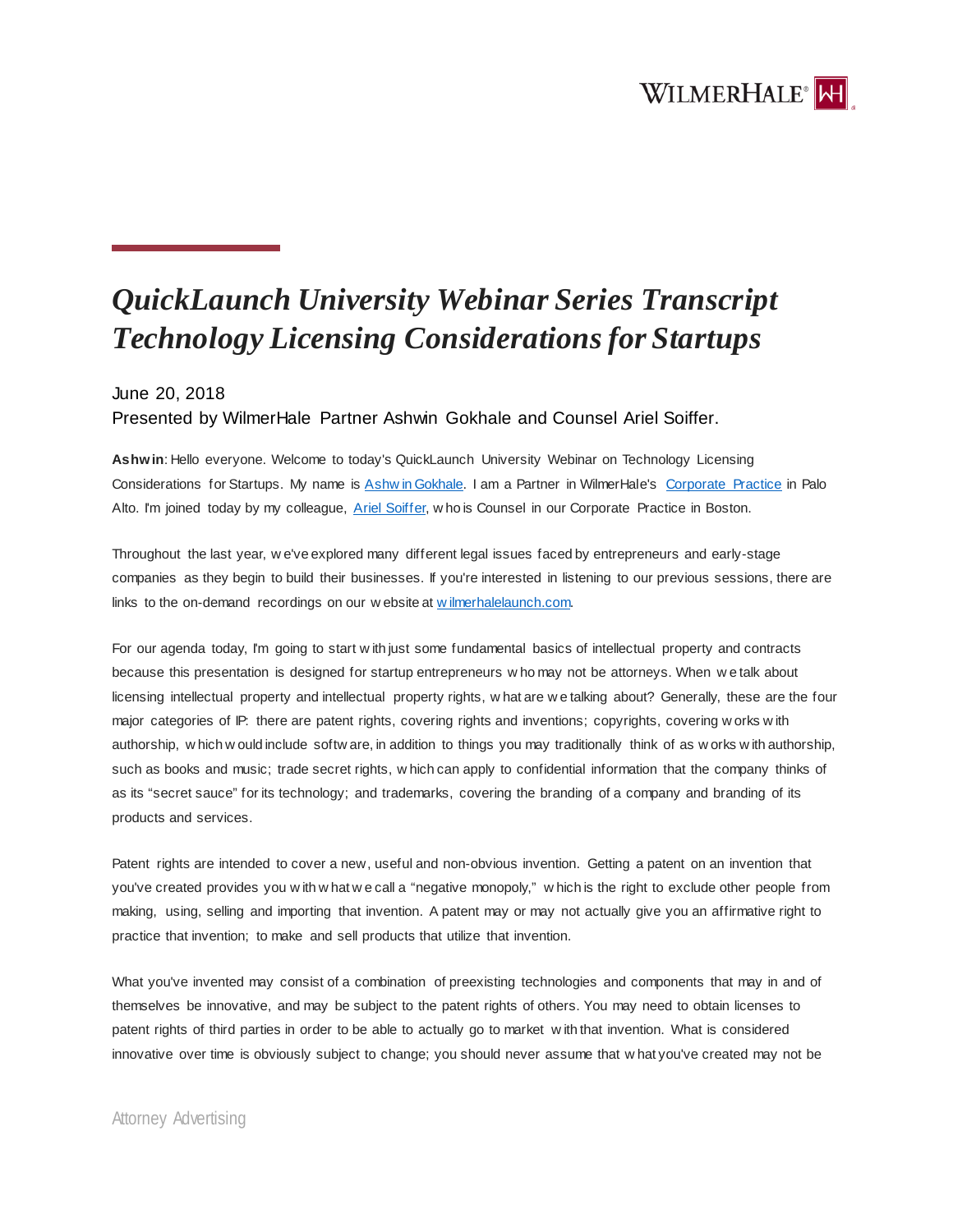patentable. We're often continually surprised by w hat the Patent Office w ill consider to be a patent. For example, at one point even the humble toilet paper roll w as considered a patentable invention.

Patents are often critical for companies in order to obtain venture capital investments and drive enterprise value for startups. They can also be an important source of defensive value to the extent that you are sued by one of your competitors for patent infringement. In that case, having your ow n patents may give you some ability to file a counter suit and fight back. Patent rights can also turn out to be a source of independent licensing revenue, w here a company's revenues from selling products and services may be not going as planned.

Next category of IP: trade secrets. Trade secrets, in general, are information that is in fact secret. The company derives some commercial value for maintaining that information to be secret. And the company uses reasonable efforts to maintain the secrecy of that information. A classic example of a trade secret w ill be the formula for Coca-Cola. Only third parties that have a need-to-know, such as bottling companies, are exposed to the precise formula. And the Coca-Cola Company uses a great deal of security measures, such as non-disclosure agreements, in order to maintain the confidentiality of that.

It is often the case that something that is subject to trade secret protection can also be patented, so it's often a decision that has to be made by the company. It w ill decide w hether to keep the secret or try to patent it. The advantages that trade secrets have is that, in theory, a company can keep a trade secret confidential forever. Whereas patent rights, once a patent is issued, has a period of 20 years from the date a company applied for the patent in order to have that exclusive right; the ability to keep others from using it. Once that time period ends, competitors and others w ill be free to use that patented invention.

Trade secret protection often w ill have a low er cost as w ell because you don't have to spend a bunch of money on patent attorneys, pay a bunch of fees to the patent office in order to get the protectable rights. The cost is just w hatever the cost turns out to be of securing the information from unauthorized access. And of course, there are certain rules that apply to w hat is subject to patent protection w hereas those rules w ould not apply to trade secrets.

In terms of disadvantages, w e talked briefly before about the idea that you can obtain licensing revenue from patent rights. That tends to be much more difficult to do w ith trade secrets because there isn't a defined, w ell-understood publicly-available asset under w hich rights are being granted. It's just inherently more complex to license a trade secret because that inherently involves disclosing and exposing that trade secret to another party.

It's also more difficult to transfer rights in M&A transactions because you, again, inherently need the company to understand w hat the trade secret is, w hich w ill involve, at some level, disclosing it. And then once the trade secret is disclosed, once it enters the public domain, you've now lost all rights to it. To the extent it w as disclosed through some nefarious activity, breach of a duty by employee, you may have some legal claims you can make, but at the end of the day, the cat is out of the bag. The trade secret being out there means other people can use it.

It also means that, to the extent your competitors may hire aw ay your employees, those employees may end up exposing that trade secret to competitors. Again, it w ould be in violation of an agreement w ith you, assuming you have the right type of agreements in place for your employees. It may also be difficult for your company to discover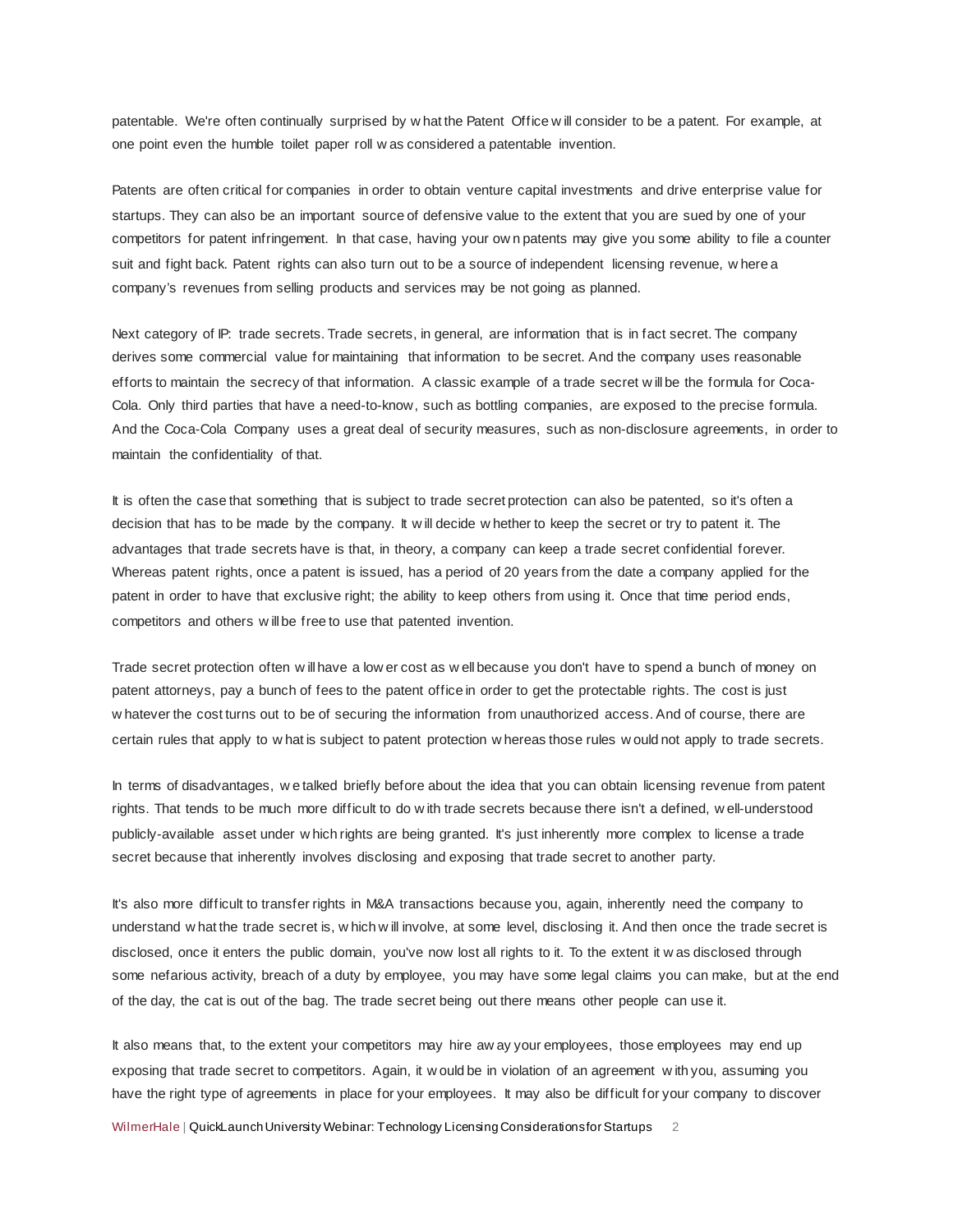and actually do anything about the exposure. And a trade secret is something that is implemented in a product that stands out in the market to the extent that it is readily ascertainable through disassembling the product, and there is no contractual restrictions against doing that. Again, that becomes difficult to maintain trade secret protection.

Once people get their hands on a product that you've released, they're going to be able to figure out the trade secret. That's something that probably means you w ant to patent rather than keep it as a trade secret.

The nice thing about copyrights is you don't actually have to register your copyrights w ith the government in order to have protection. The instant you put pen to paper and w rite something down or w rite softw are code that meets a fairly minimal level of originality and creativity, you automatically have copyrights. And there still are advantages to registering w ith the government, doing so w ill greatly enhance your position to the extent that somebody infringes your copyright. If they copy your copyrighted material w ithout your authorization, if you have registered that copyright and have put people on notice by marking the materials w ith your copyright notice, you'll be in a much better position of litigation because you'll be able to claim much higher damages that are available under some special statutes in the copyright law.

It's a good practice to provide copyright notices w ithin your product, and that includes, of course, softw are. You should do that w ithin your user interface, and w ithin the documentation relating to your product. And you should also include those notices w ithin your source code.

Trademarks are used to protect your brand. Trademarks are kind of a consumer protection issue as much as an intellectual property right. The intent is that consumers should be able to see a product on the market that is carrying a particular brand and know w hat company it comes from and know the source of it. Again, you don't actually need to register a trademark in order to have rights. Once you start using it in commerce, just that use establishes certain common law rights. But there are, again, some significant advantages to federal registration of your trademark w ith the patent and trademark office. By getting that registration in place, you are deemed to have a presumption of rights to use that trademark in the entire country. Whereas the common law rights w ill only attach protectable rights to the particular geographic area in w hich you have been using the mark.

When you're thinking about trademarks such as, w hat brand name to choose for your company and your products, it tends to be that the more abstract the name you choose, the better you are. Meaningless w ords and w ords unrelated to the business w ill have broader protection. Words that are very descriptive of the business such as "pets.com," w ill have a much narrow er scope of protection. This means that other companies w ill have a higher degree of freedom to use a name that is quite similar to "pets.com," and you w on't be able to stop them.

When w e're talking about intellectual property licensing, w hich my colleague Ariel is about to get into, w e're really talking about contracts. Entering into contracts w ith third parties that involve a grant of a license and the right you have to that company, or vice versa. In order to have a contract, a legally valid contract, there are certain elements that have to be met. There has to be an offer from one party to the other, outlining the terms of an agreement w ith sufficient clarity, and definitiveness.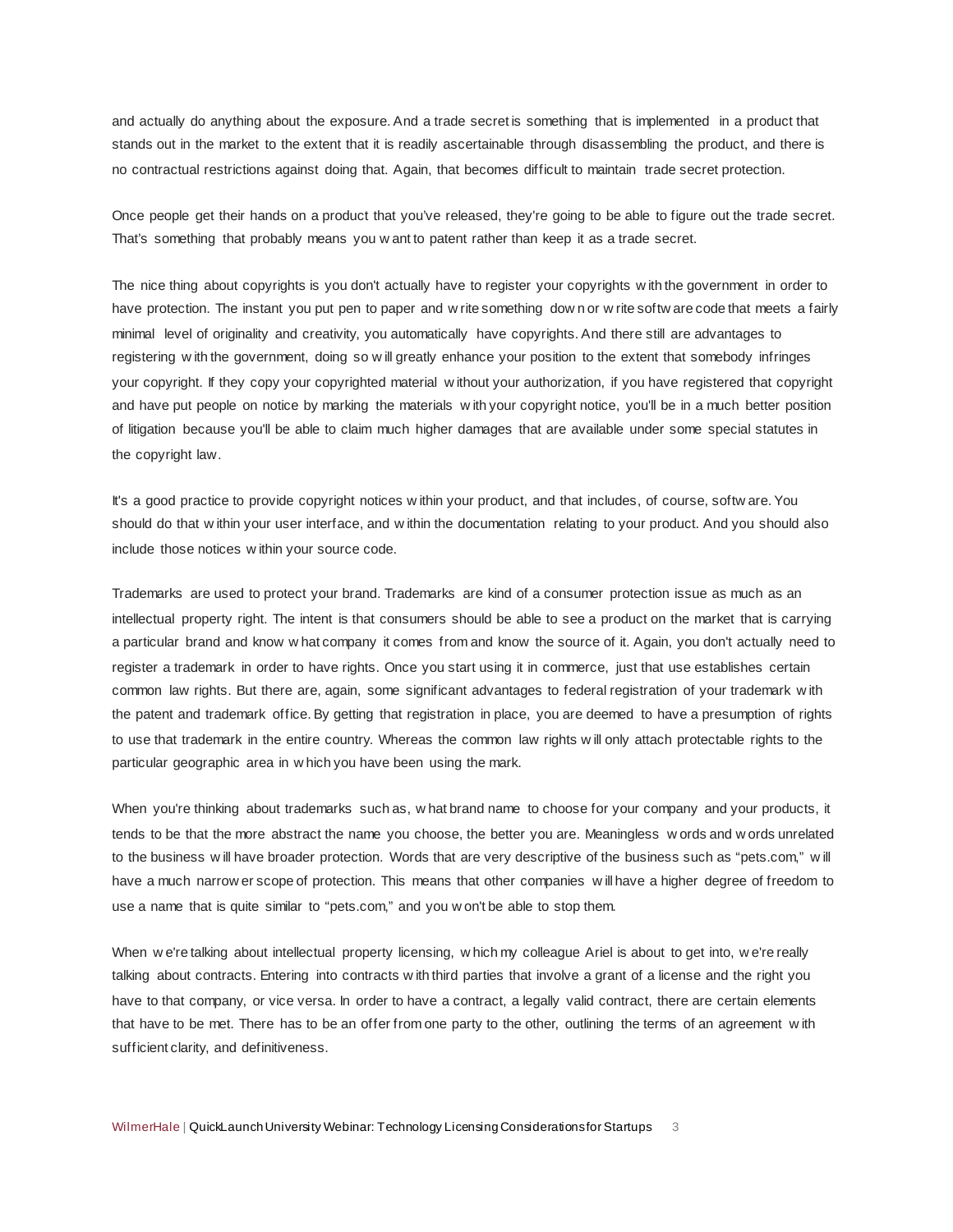There has to be some affirmative acceptance of that offer from the other party, and there has to be bilateral consideration. Each party in the agreement has to be getting something from the other party or giving something up that benefits the other party. What that consideration has to be, the law w ill generally not get in any judgments about that, so long as there is even something that each party is promising to do or not do, how ever small, that w ill be sufficient. With that background in place, I'm going to turn it over to my colleague, Ariel, to start talking about key licensing and deal terms.

**Ariel**: Thanks, Ashw in, so w e're going to go through a few of the topics on key licensing and deal terms.

As w e think about key licensing and deal terms, one of the things to think about it is how you start and end relationships. For example, if you are doing a services relationship, there might be a transition w here you w ould see then your performance over time, and perhaps you w ould have some sort of a schedule or some sort of a transition plan that establishes how you're going to start your w ork.

Then there may be, sometimes, milestones associated w ith that, for example, you might say if w e achieve these milestones early maybe w e get a bonus, or if w e achieve them late then w e have to pay some sort of a credit. Those are the kind of terms that sometimes are involved in transition plans. There may also be termination rights associated w ith failure to complete transition in a timely manner. And sometimes there can be some allocation depending on w ho is responsible for the failure to meet the transition timeline.

Each agreement w ill have a term, and a term is how long the agreement is effective for. Because of antitrust law s for some larger agreements, you may have to w ait before the agreement can become effective. This is particularly true in exclusive licensing agreement. You w ould have to make sure that you've cleared w ith the Department of Justice, and then you w ould be able to have your exclusive license commence. So, sometimes, the term doesn't start immediately w hen the agreement is signed.

The terms of your agreement can often be subject to renew al. For example, you might say, "w e'll provide you services for a five-year term w ith a successive one-year renew al, w hich either party can opt out of on day 30-or-60 days' notice." One of the important things to think about, as you're entering into a relationship, is w hat happens and how you may terminate the relationship. There may be termination rights related to convenience, w hich permits a party to terminate for any reason or no reason. And if you are the service provider, it may be a situation w here someone says to you "Well, w e don't w ant to let you terminate for convenience because you may be partw ay through your performance and that doesn't seem fair." And, on the other hand, if you're receiving services, you might have that same perspective.

Sometimes, each party w ants the right to terminate for convenience, and w e often see universities saying it's something that's important to them even w hen they're the ones performing the service. Termination for cause rights are typical in many of these kind of agreement because each party w ants to be able to get out of the agreement if the other party is not performing. Those could be related to a particular standard of performance like a termination for material breach, or they could be related to failure to meet particular service levels or failure to meet milestones, as w e discussed earlier, on transition, or various other cause rights that may be specifically set forth in an agreement.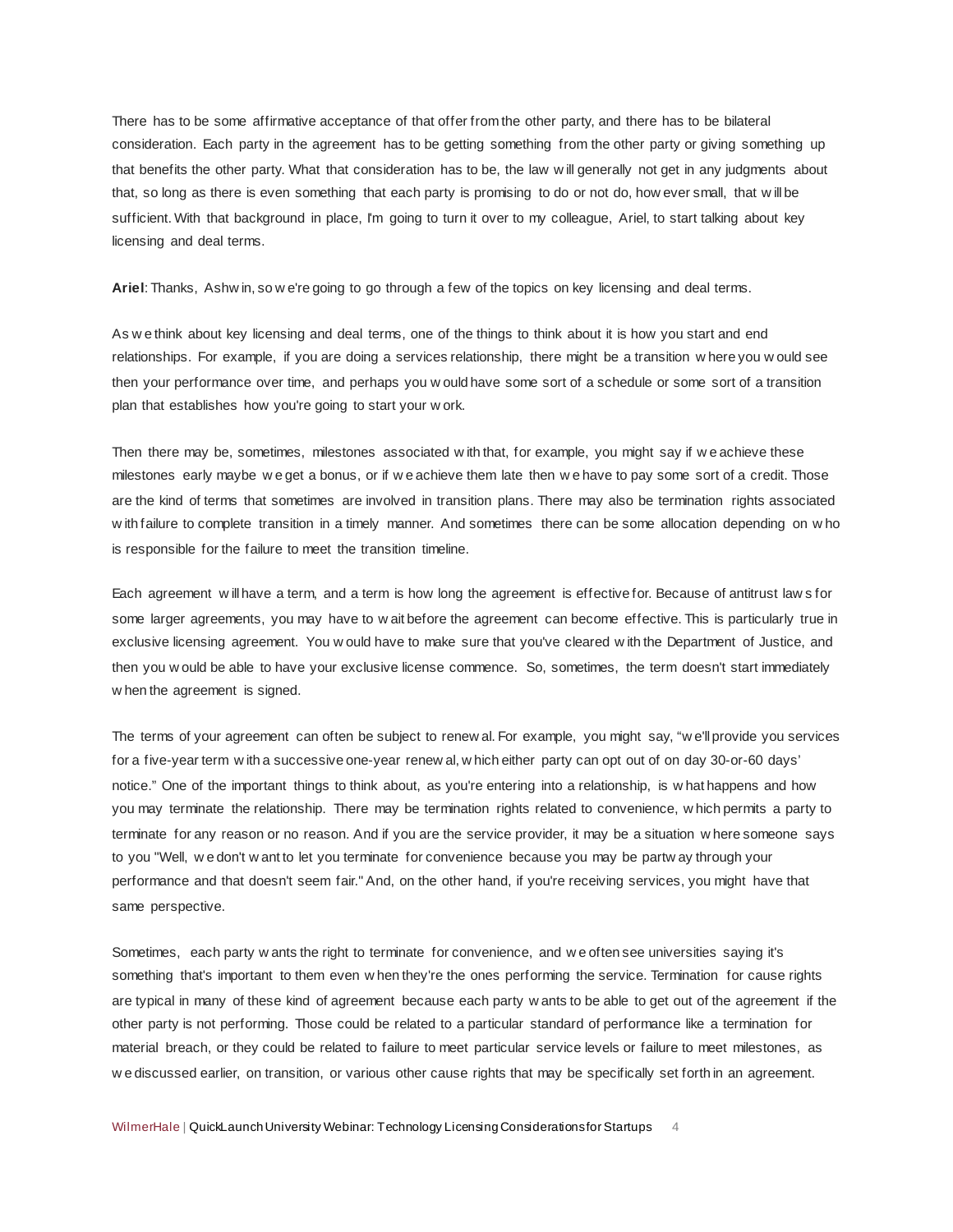Cross-termination is another thing to think about as you're thinking about termination rights. You may say, "w e w ill have a master agreement under w hich w e'll perform services, and there may be five different statements of w ork or SOWs. If there's a failure to perform under one of those SOWs, should that permit cross termination of each of the other SOWs even if they're unrelated services." There may be reasons w hy a party might w ant that, and there may be reasons w hy a party might not w ant that.

Another thing to think about is, "w hat are the effects of termination?" When you're ending the relationship, do you have to return confidential information? That's very typical. And then there may be a list of other termination rights. For example, if you've been licensing someone under your trademark, they may be able to dispose of the inventory that they have an under those trademarks related to effective termination or exit rights.

If you're hosting someone's data, do you have to provide that data to your customer at the end of the relationship? Do you have to provide some sort of exit assistance? So, for example, there may be a transition period...just as there's a transition period into your services there may be a transition period out of your services w here you have to continue to provide some services and then w ind dow n the relationship. And it's often advantageous to sort out both the beginning and the end of the relationship as you're starting to w ork together.

On the next slide here, w hen there is license of technology, one of the things to think about, too, is w hat sort of know ledge and support might you be providing. For example, you may be providing a license to certain patents and certain softw are, and you might w ant to train someone on how to use your softw are or your patent. One of the reasons w hy you w ant to train someone is because you w ant to help that company become more able to use your softw are and understand the benefits of it, so that they don't decide to terminate the agreement or not renew it w hen the agreement comes up for renew al.

There may be other good reasons to do training as w ell, particularly if your softw are is complex to use. In certain kinds of licensing relationships, there's an explicit requirement of know ledge transfer. One of the things that Ashw in had mentioned earlier w as that there may be patents and trade secrets and they may cover a similar territory. So, if you have a patent on something and a related trade secret, you might be required or w ant to provide access to your know how, or your trade secret as part of this relationship.

In softw are contracts, there's often a support and maintenance requirement w here you w ould support and maintain the softw are that you're licensing to your customer. One of the things to think about is a support desk w hich typically w ould have requirements around w hen you are going to be responding to customer service questions, and w hether it's via email or w hether it's via telephone. There may also be a service-level agreement w hich might say how quickly you have to respond to particular questions and may support other standards for support that you w ould provide to your customers. Support and maintenance trends often also include upgrades and updates to the technologies that you're licensing to your customer.

The next sort of key term to think about here is w hat do w e do w ith intellectual property. So, for example, in a development agreement and in many other kinds of agreements, w e often divide intellectual property in tw o general categories: background IP and foreground IP. For background IP, w e normally have that include at least partly existing intellectual property and then intellectual property created outside of the agreement. Sometimes people w ant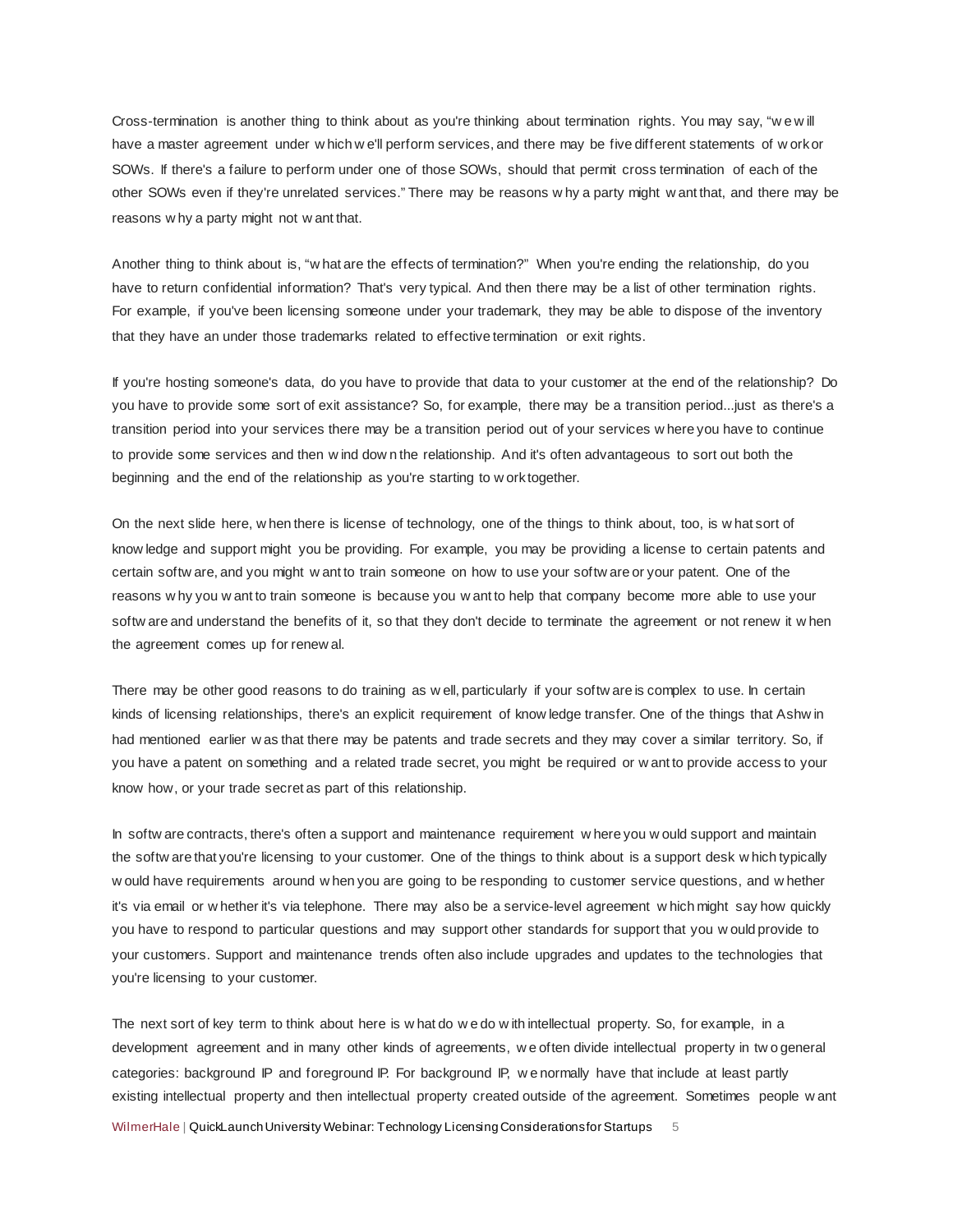improvements to be included even if those are created as part of the agreement. And that's often a highly negotiated point, because someone may say, "Look, if I'm paying for the development I w ant the improvements." So that's something to think about if you're contemplating the intellectual property term of your agreement.

Foreground IP is the intellectual property that's developed as part of the agreement, and then there are alw ays questions around how that intellectual property is allocated. Sometimes you w ould say ow nership based on inventorship w hich means that you w ould follow how inventorship is defined under U.S. patent law. Typically, that's the w ay you w ould do it.

Other times, you might say a particular party w ants to ow n IP that's related to its original IP that it's coming into the relationship w ith. And there may be some situations w here it's appropriate to have joint ow nership. So that w ould mean both you and, say, your customer or your licensee w ould have joint ow nership of IP that's developed under the relationship. And w hen you are thinking about joint ow nership, there are concerns around that because the w ay that you can license joint IP or joint patents, in particular, is not in the same in the U.S. and in Europe. It's important to think about that. It's not the same under default law, but you may change that in a contract. Therefore, it's important to think about how you w ant to allocate your ow nership rights if you are agreeing to joint ow nership.

Then, you can also agree to have licenses. For example, you might say "w e're granting you an exclusive license to our background IP," or to development in a particular field. And there's foreground IP that's related to our existing foreground IP, w e'll also grant you an exclusive license to that foreground IP in the same field. Or you may ask for license-backed improvements that your customer makes because you w ould like to make sure that you can continue to develop intellectual property in your space.

And, as you can imagine, there are an infinite number of w ays to allocate that foreground IP. This is just to give you a little bit of background in terms of some of the common concepts that you should be thinking about. One of the key terms to think about in any license agreement is confidentiality. It's important to consider, as you're thinking about confidentiality, w hat the definition is of "confidential information." Sometimes each party w ants to make sure that they're only receiving certain types of confidential information under an agreement, or they're not repeating other types confidential information, so that they can make sure that there's no question about their ow n separate development.

You may have marking requirements, w hich means that you w ould have to label confidential information as confidential or proprietary in order for it to be kept confidential. And the risk to doing that is, if you're not careful about complying w ith the marking requirement, you could end up w ith a lot of information that you disclose becoming nonconfidential. So, it's important to think about these terms and think about your company typical practices to understand w hether a marking requirement is something that you w ould be able to accommodate.

There are often exclusions from the definition of confidential information. Sometimes they're not excluded from the definition of confidential information, but it just says, "information that fits into these exclusions w ill not be in confidential information," w hich w orks out be the same thing. These exclusions often include if the information is available for the public, if the information w as independently developed, or if the information w as disclosed from a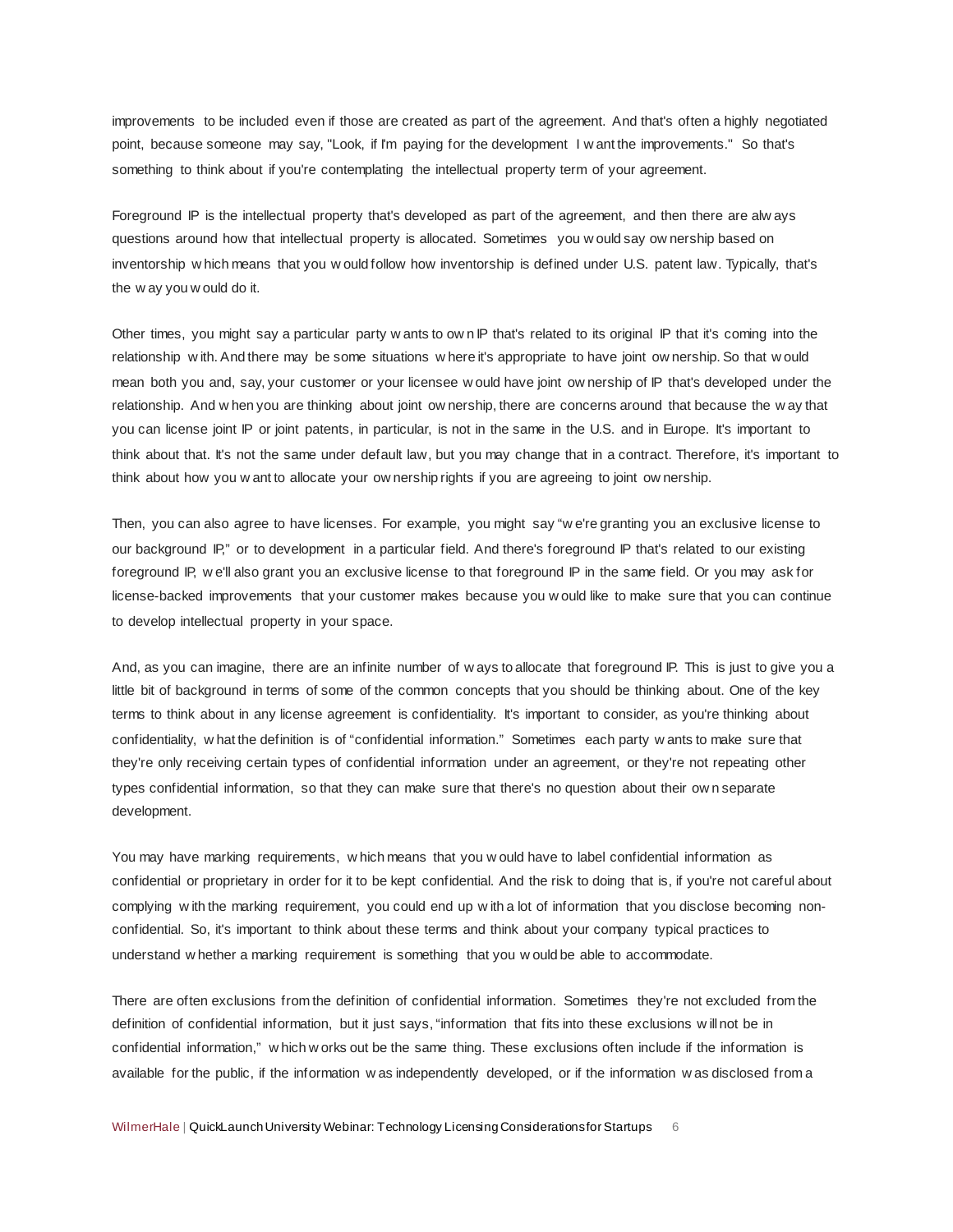third-party. There are variants on these, so each agreement has a little bit of a different flavor on it, but these are some of the key categories of exclusions that w e see from the definition of confidential information.

Confidentiality terms can alw ays include non-disclosure and non-use. The non-disclosure is often w ritten as "a party w on't actively disclose confidential information, and w ill use reasonable measures to protect the other party's confidential information." Non-use means that the party w on't use the confidential information for its ow n purposes or for the benefit of others, but only for the purposes of the relevant agreement. In some agreements, especially in a softw are or another agreement w here there might be personal information, it's important to think about data security and data privacy concerns and to allocate the responsibility for those as w ell.

Especially, as Ashw in w ill talk about a little w hile, in light of the EU's GDPR. And the data security and data privacy sections of an agreement may be very short in an agreement that doesn't have much to do w ith data security or data privacy, or they can be really long if there's a lot of exchange of personal information especially for example if you're in the ad tech industry.

And one of the things that many folks find difficult as you're starting on your first licensing agreement is how to allocate liability in a contract. There are three general classes of term that folks use to allocate liabilities, w arranties, indemnities, and a limitation of liability. We've outlined a few of the possible items that you might have in an individual license agreement. But these can be all over the place and can be very comprehensive, or very light depending on the circumstances.

Some of the common w arranties that we'll see are a w arranty for IP infringement, which is a promise that the IP that you're providing to your customer, for example, does not infringe the intellectual property of a third party. You might or might not w ant to provide that IP infringement w arranty depending on your company's circumstances, and how much certainty you have that there isn't a third party that might have the patent that w ould cover w hat you're providing to your customer.

Compliance w ith specifications is a w arranty that w e often see w hen a company is providing product, and you w ant to make sure that your product complies w ith specifications. And usually, that's for a defined time period, sometimes 12 months, depending on the type of product. There may also be performance standards, including that w ork w ill be done in a professional and w orkman like manner.

There are a variety of different kind of indemnities that you may have in a contract. An indemnity is a sort of a private insurance contract w hich is promised, that if something goes w rong the other side w ill cover you, typically from a liability or a claim brought by a third party. IP infringement is very similar to a w arranty, but these w ould just cover you in the case of an intellectual property infringement claim brought by a third party.

When you're thinking about IP infringement indemnity, it's also important to think about if you're the one w ho's providing the IP if you w ant to think of w ays to cut off the liability. For example, by saying that you can procure for your costumer an alternative, that does not infringe the third party's IP. There may be indemnities related to performance standards; for example, you may indemnify customers for your ow n gross negligence to w illful misconduct.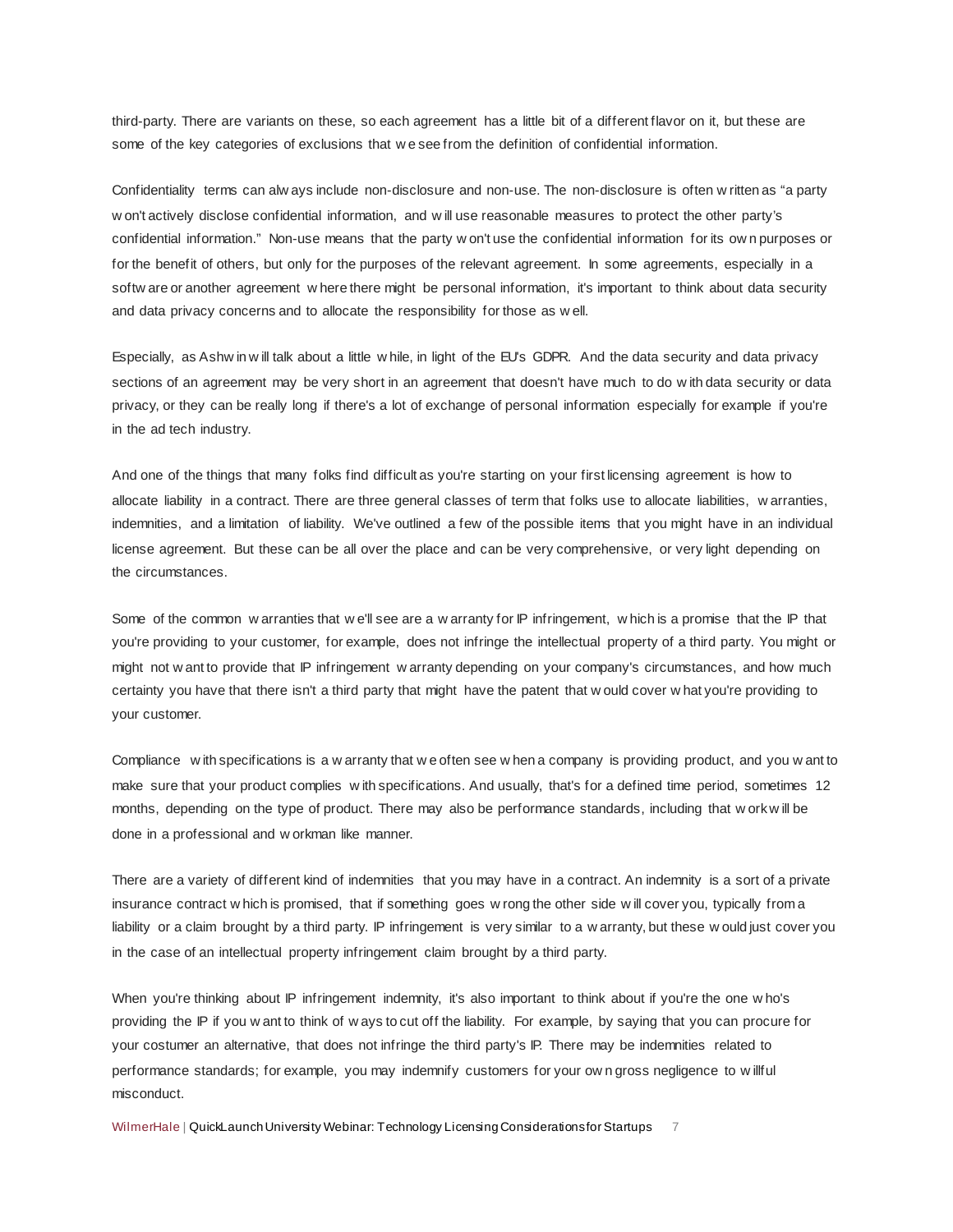Limitation of liability are w ays for a company to say, "w e're not going to agree to cover certain kinds of damages." These are really important because if you don't have a limitation of liability and something goes w rong in the contract, you could be exposed to significant damages. An agreement w ill often have tw o types of limitations of liability. One is a liability cap, w hich says, w ith certain exceptions, "under no circumstances w ill a party w ill be exposed to more than 'x' dollars of liability." And then there may be certain kinds of exclusions. So, for example, you w ould say, "w e're not responsible for consequential or punitive damages w hich are different kinds of damages that you can be exposed to." For example, you might also exclude loss of profits w here you w ould say, "look, if our service is dow n and that causes you to lose profits, w e don't w ant to be responsible for it."

Because those kinds of damages can be really big, it's often very important to have a liability cap and a liability exclusion to make sure that you're appropriately capping your exposure. Then there are often exceptions to these caps or exclusions based on gross negligence or w illful misconduct. Sometimes it's failure to comply w ith law s, sometimes confidentiality isn't there. Each of these exceptions are w ays for a party to say, "look, this particular situation is something that should not be capped or should not be excluded and a party should be exposed to and the entirety of the relevant liability."

As you're thinking about a license agreement, of course, one of the things to think about is the scope of the license that you're granting. First, you have to think about, w ell, w hat you actually granting a license to. You may w ant to grant a license to your patent, to your know -how, copyrights or other material.

One of the things to think about is, are you granting a non-exclusive license w hich is more common in the pet industry or an exclusive license w hich is more common in the biotech industry? Under certain, rare circumstances, you might also grant a co-exclusive license w hich says your licensee has the right to use the license subject matter, but you also retain that right as w ell. So, typically, w e see non-exclusive licenses a lot more in the tech industry w here you're granting a right for someone to use your IP, but not exclusively. And in the biotech industry, it's much more common to see an exclusive license w here it w ould be very hard to commercialize a drug, for example, if a third party can also end up commercializing a similar drug.

A license may have field or territorial limitations. So, you might say, for example, "you're allow ed to use this license subject matter only in the field of human use but not in the field of animal use." There may be territorial limitations w here you may say, "w e w ant to be able to have exclusivity in the U.S., but w e'll grant you exclusivity in Europe." And Ashw in w ill talk about some of those considerations around territorial limitations in a minute as w ell.

There may be licenses that are either perpetual or term-limited, so, for example, if you grant a softw are license you might say, "w e'll grant you a softw are license during the period in w hich you're paying us a fee." A license can be revocable or irrevocable because you may say, "w e need to revoke a trademark license, for example, if somebody is using our trademark in a w ay that's not consistent w ith our standards." It's important to consider w hether you w ant to be able to revoke a license, and w hether it's reasonable to do so under the circumstances of the entire license, or w hether that's actually more w hat should be considered a termination event instead.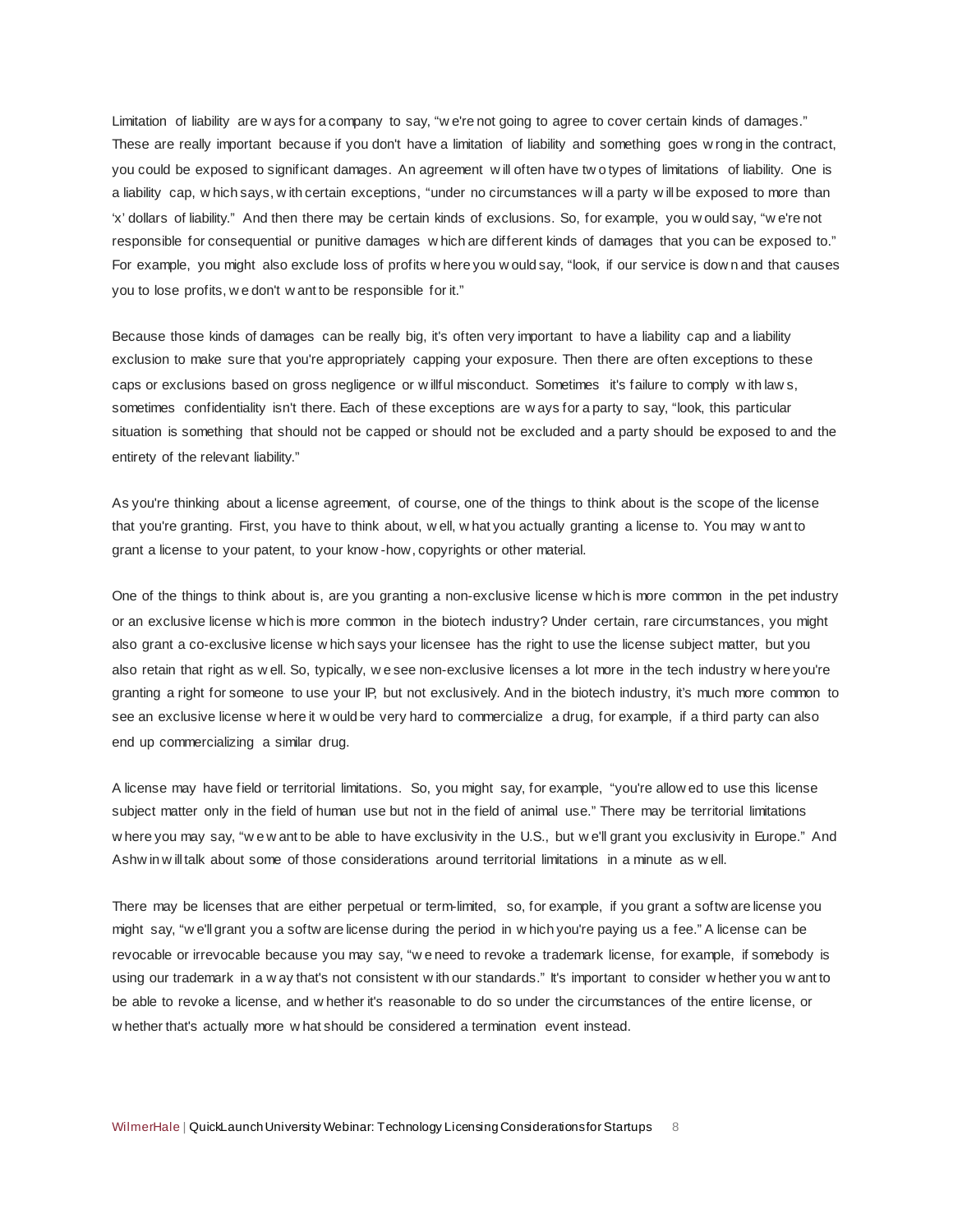There may be retained rights. So, for example, the government may have funded an invention and have retained a license to perform under the relevant invention. Or a university licensor may say, "w e w ant the right to continue to practice this invention for research purposes and to grant similar rights to our third-party licensors."

There may be a grant-back of rights. So, for example, you may say, "w e w ant to receive certain license rights back from our customer to w hom w e're licensing certain rights." In certain instances, there might be restrictions on sublicensing or distribution rights. You might say, "w e w ant you to not be able to sublicense these rights w ithout our consent, and in other circumstances that might not be reasonable." It's important think about how you w ant sublicensing to be carried out, and how you w ant distribution to be carried out, in your particular circumstances.

One of the things to think about is how you get paid based on your license. For example, there might be a royalty on net sales. Royalty on net sales is often structured as a tied royalty w hich might have higher royalties or low er royalties depending on the particular economics. As the amount of sales goes up, either over a year or through the course of the agreement. There may be a royalty term that's equivalent to the term of the coverage of the patent often, or it may be a certain period after a first commercial sale, for example, of a drug.

There may be reductions to royalties if third-party patents or third-party technologies are required for license among other potential reductions for an end product. You may also w ant to be able to have reached your royalty so, for example, if your licensee further licenses the technology to a sub-licensee then you might w ant to be able to get a royalty on those net sales as w ell.

And you may also w ant to think about sub-license income. So, if you license the technology to someone and that company then further licenses it on to a third party, that you only get a royalty on net sales and they structure the license w ith their sub-licensee such that they're mostly receiving milestone or an annual royalties, you might not get as significant a portion or as much of the money as you think you ought to. You might also w ant to capture some percentage of their sub-license income.

As you're thinking about a royalty on net sales, one of the things to think about is, could you be putting your patents at risk? So, if you're licensing a patent and you don't have a reduction in the royalty after your patent expires, you could be accused of conducting patent misuse and, if you do that in a non-instance, you might lose your right to your patent.

One of the other things to think about in terms of your fees is, are there any and minimum payment commitments? For example, there may be a minimum annual fee for and a minimum number of units that are sold. You may also have lump-sum fees, milestones, and other significant payments. Finally, one other thing to think about is the most favored nation clause, w hich w ould say that a company agreed not to provide low er fees to another company w ithout also extending those low er fees to this current customer or licenses.

A license may have diligence requirements. Those diligence requirements, w hich are more common in exclusive license, can include general or specific diligence standards, such as reaching first commercial sale by a certain date. Diligence standards can effectively be handled also through minimum fees. So, if you have a certain amount of minimum fees that can effectively force your licensee to be diligent in commercializing your technology. You might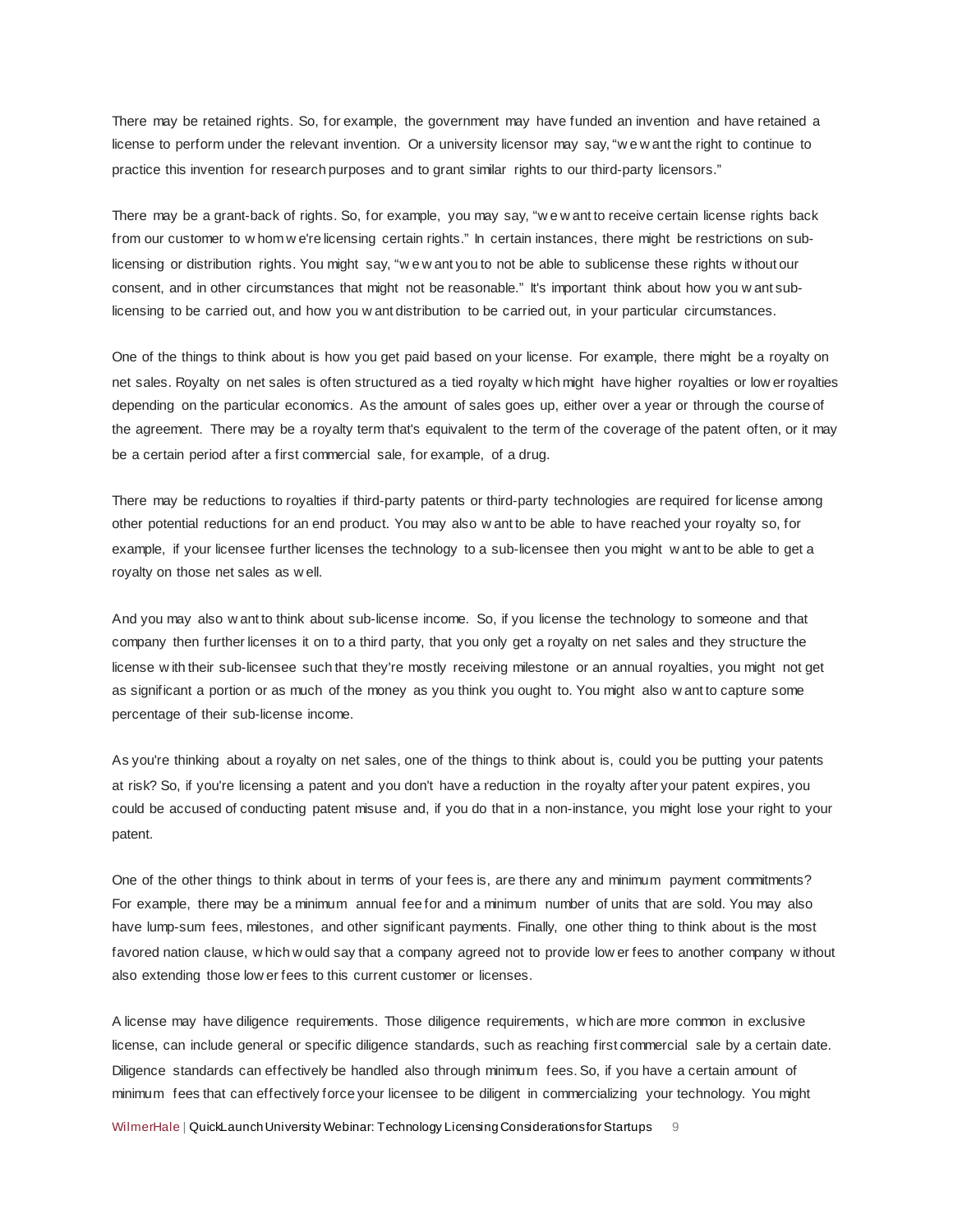also w ant your licensee, especially an exclusive licensee, to agree that they w on't license similar technology from a third party as a w ay to effectively be granting you some exclusivity as w ell.

I'm going to skip over the considerations in the university-licensing context in light of time. There may be personnel terms as part of a license as w ell. It's often the case that you w ould have a non-solicit or no-hire. So, the non-solicit or no-hire says w e w on't solicit other personnel from the other party, and no hire says you w on't hire folks from the other party.

There may be key personnel terms w hich w ould say, for example, that someone has to stay on your account for a certain fixed period. In certain contexts, especially in the financial industry, folks w ill w ant background checks to be able to understand that the folks that are providing services are able to provide services under applicable law. And there may be terms related to replacement of personnel, for example, you might say that you w ant the right to replace personnel w ho are providing services to you if you don't think that their services are adequate.

A right of first refusal is another term to just keep a lookout for. If there is the right of first refusal or a ROFR, that can permit a party to place a bid before an asset can be shopped to others. So, a licensee might w ant to have something like this to prevent licensing in adjacent fields. But a licensor should be aw are that this can discourage other bidders because another bidder might not w ant to bid it know ing that a licensee w ould have priority. It's important to think about limits on it, like how long a ROFR can last or can be exercised, and if there are requirements that you have to take the offer from the licensee if then the licensee offers a better offer.

And there is a variant, w hich is called the right of first negotiation, w hich permits the beneficiary to negotiate in good faith instead of making an offer. That's sort of a softer version of a ROFR. I'll turn it over to Ashw in now to talk about M&A considerations.

**Ashwin**: Thanks, Ariel. So, many of our startup clients are hoping to build their company up to a point w here they'll go public or more frequently these days given, how difficult it is to take a company public, be acquired by a larger company and achieve liquidity for investors.

The w ay an M&A transaction w ill w ork is that, after you sign a term sheet w ith an acquirer, they'll undertake w hat's called "due diligence." And that involves looking at all of your company of operations in full, from the financial side, business and product side, and legal side. What that w ill include, for a startup company is review ing all of your commercial agreements including license agreements. So, there w ill be a team of law yers looking at all of your contracts and looking for problems that there may be that the acquirer needs to be aw are of and may or may not w ant to take on or require you to fix before closing the transaction.

Those issues w ould include things like, as a scope of license rights that you have for intellectual property, softw are and other things that you license from third parties. All those rights actually adequately cover the scope of use that you're making.

It w ould include, "have you entered into an agreement that purports to create some sort of effect on the acquirers own IP?" Can the agreement be assigned (w hich means transferring the agreement from your startup to your acquirer)?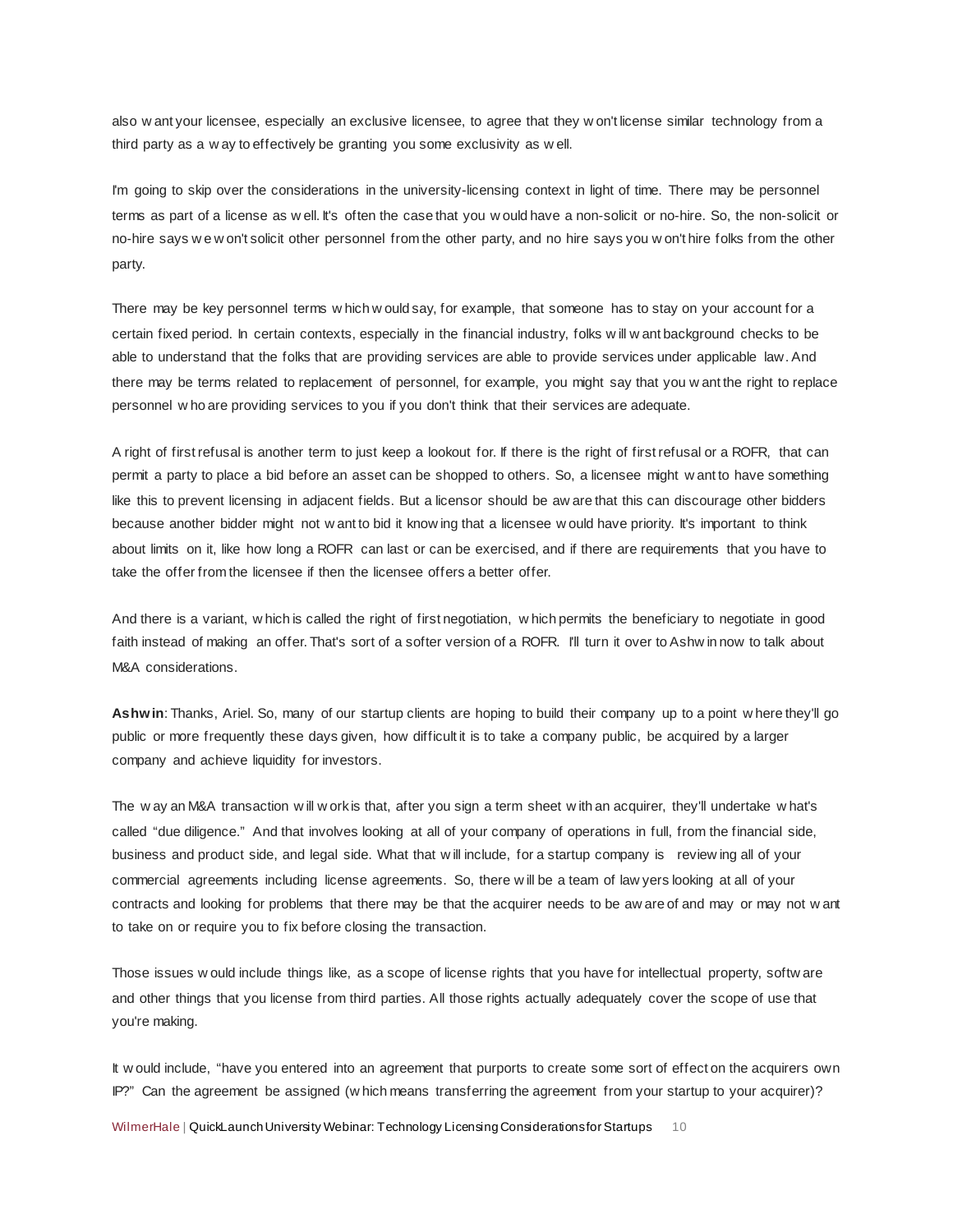Do the agreements put restrictions on your business operations? Are there other clauses in the agreements that are specifically triggered by an acquisition at your company?

So, things to kind of be aw are of today w hen you're entering into a license agreement that may affect your M&A transaction later: One of the big ones is an agreement that purports to be betw een not just your company and a third party, but betw een your company and all of its affiliates and the third party. Oftentimes, agreements w ill be structured that w ay, and you as a startup company w ill look at them and say, "w ell, no big deal, w e don't have any affiliates so w ho cares?" Or the agreement may be betw een you, your company and the other party but the license grant points from your company and that party may say that it's a license grant under not just your company's intellectual property rights, but the intellectual property of your company and all its affiliates.

Once your company is acquired dow n the road, your company now does have an affiliate, since the company that acquired you w ill qualify as an affiliate and other subsidiaries w ill be affiliates. And that may be a problem, since your new parent company may w ell now w ant to have counter parties that you grant licenses to, that have licenses under all of its IP under its all other subsidiary IP. It may be involved in patent litigation with those parties and to grant a license under a patent like that w ould really take the rug out of that litigation.

There may be other competitive reasons w hy it doesn't w ant that. So, you should generally avoid agreeing to contracts that purport to grant a license that are all affiliate IP in general. If it's granting a license under IP held by your company subsidiaries, current and future, being companies that are ow ned, controlled by your entity and not entities that actually control your entity, or entities that are in a common control w ith your entity, that tends to be a lot safer.

If you're using in-licensed IP, if you've licensed some softw are from a third party for using your product, and there's limitations, if you haven't kept track of those limitations ensure you're not exceeding them, and now and acquirer in due diligence discovers that you are, they may say that's a problem that you have to go fix before the transaction can close. You are much better off not having to deal w ith issues like that, going back to licensors and trying to get an amendment to an agreement done as part of getting potentially a significant acquisition done. You w ant to have as few hiccups in that process as possible.

Use of an open source tends to be a big one. You know, acquirers w ill nearly alw ays w ant to see a full list of all the open source softw are that your company uses, certainly all of the open source softw are that is incorporated into the company's products or used in the development of those products. So, if you haven't maintained, as you go along in your product development process, maintained actual records of those things, you w ill be hard-pressed to generate that list. And the inability to quickly generate that list for your acquirer's attorneys w ho are doing the due diligence process in and of itself says something.

And if you can't produce that list, it w ill instantly raise a red flag in the other law yers' minds; that this company hasn't had good processes internally of keeping track of things and w e're going to have then to dig deeper into the open source stuff and potentially other things than w e otherw ise w ould have.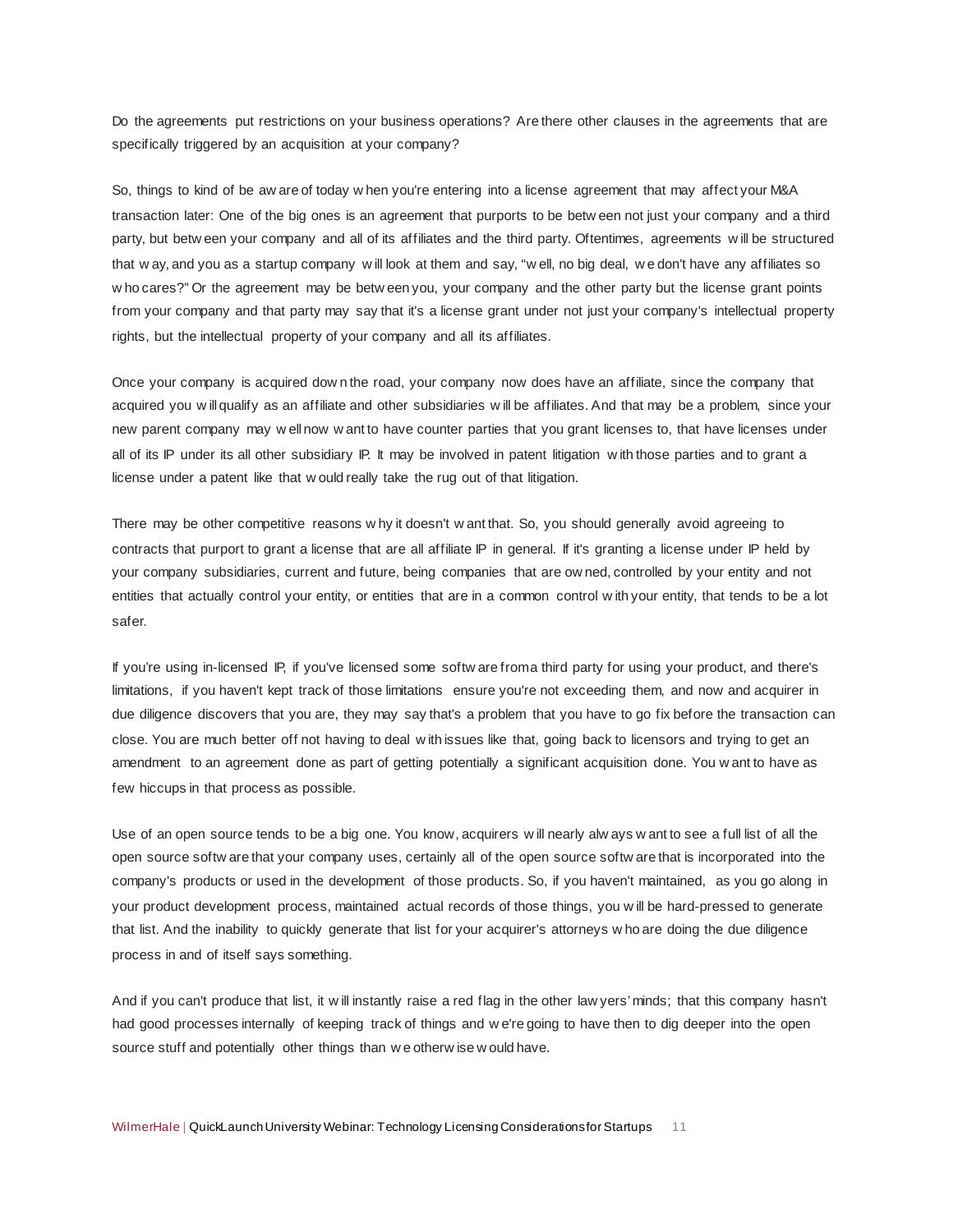So, it's a good idea to ensure that all of your developers are trained that if you w ant to use open source softw are: here is the approval process and here is w ho you need to submit a request to internally. And somebody needs to be kept in charge of maintaining a spreadsheet that lists each item of open source that the company uses, w here it w as acquired, the name of the open source license agreement that gives open source code, how that open source code has been used by the company, how it's been modified by the company, to w hat extent has it been combined w ith other proprietary source code of the company, and how they've been distributed by the company.

Now the main reason, on the last few points on how has the open source code's been combined w ith the company's proprietary code, how has it been distributed, is that there are some open source licenses, the most famous ones being the general public license or GPL, and the lesser general public license or LGPL, that impose significant requirements w hat are often called copyleft requirement on softw are code that is combined, and then distributed w ith the open source code license under the GPL or LGPL.

Those requirements include a requirement that all that code, including the proprietary code that your company has w ritten, be disclosed in source code form to any subsequent dow nstream licensee of that softw are. So, that means you have, w hat you believe and intend to be, a commercial softw are product. It's not intended to be an open source product, you consider the source code to be your confidential information, you don't w ant other people to use it, you don't w ant your competitors to get their hands on it.

If you've incorporated code license under the GPL into that softw are product and then allow that softw are product to leave your organization by giving it to customers or otherw ise, you now have a problem. You've now agreed under the GPL that you're going to distribute the entire source code to those licensees under the terms of the GPL. And they, in turn, have an obligation and the right to make modifications to it and they, in turn, w ould have to disclose it again to their subsequent dow nstream licensees.

So, there have been cases in the past w here ow ners of open source code w ho w ere leased in a GPL have taken actions against companies w ho have used their open source code licenses in the GPL, and not complied w ith those requirements. Most often w here that ends up going is that the offending company is forced to remove the GPL code from their product and replace it w ith code they've w ritten themselves, or other codes they've obtained from elsew here that doesn't include those types of requirements that they don't w ant to comply w ith.

If this type of issue is discovered as part of an M&A transaction, depending on w ho your acquirer is and w hat their aversion to risk is or isn't, that again may be something w here they say, "look, you have to fix all these problems or w e're not closing this transaction." Again, potentially a major speed bump in getting a transaction done. The more of those speed bumps you have, the more deal risk overall there is, and you don't w ant that to happen. And you can generally expect if you are a softw are company, it is quite common for an acquirer to actually require that your source code be scanned for use of open source. There are third parties that offer these services, and so they w ill discover all the open source that you're using through that code scan.

And if you haven't had an approval process, haven't been keeping records of w hat you're using then, you can expect that code scan is going to include some surprises for your company as w ell and you really don't w ant that.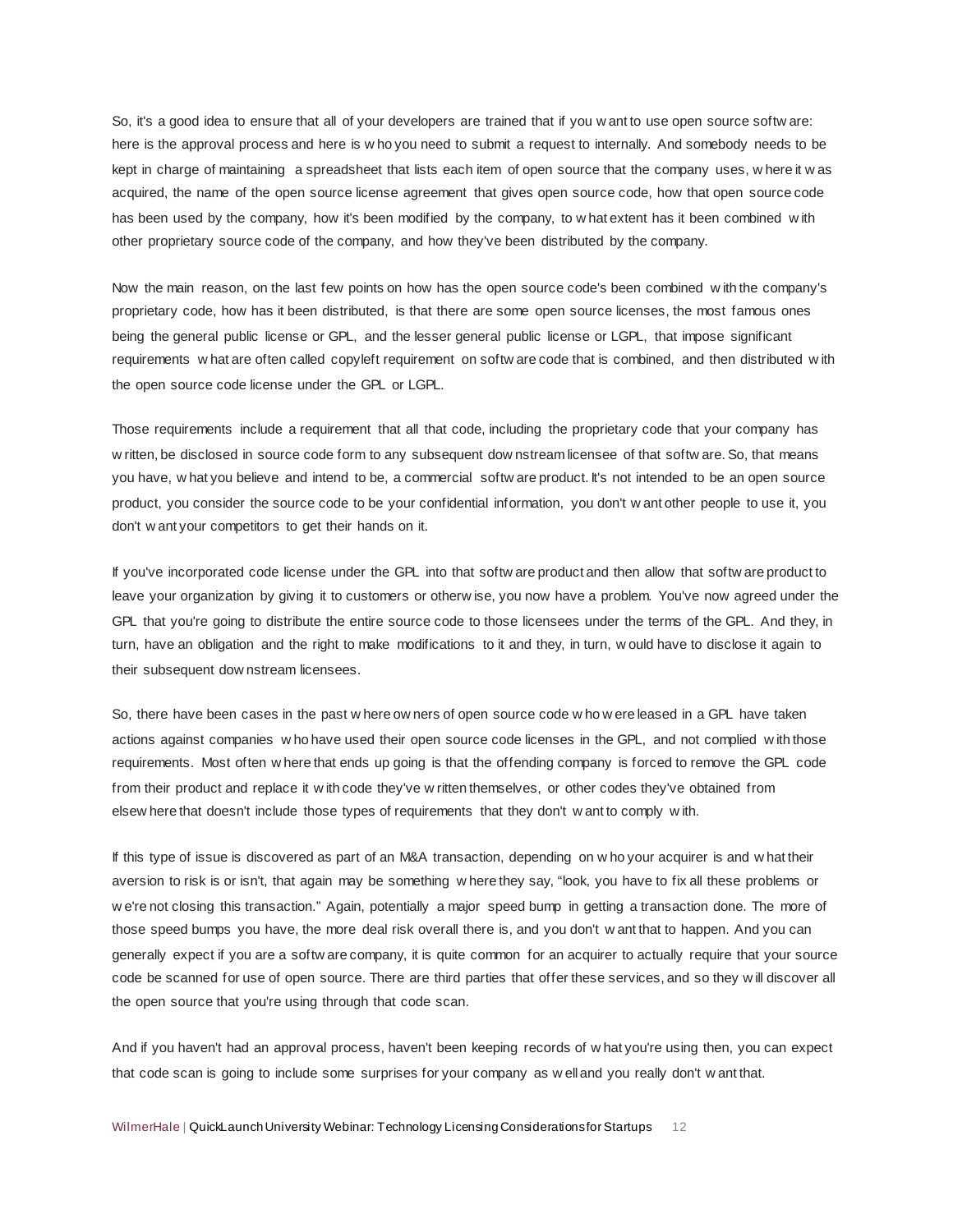Other provisions in your license agreements and other commercial agreements to be aw are of that can create issues in an M&A transaction: the assignment clause is a big one. This is a clause that usually appears at the end of an agreement, but these types of issues around assignment can appear elsew here including termination and provision. So, the assignment clause governs your company's ability to transfer those agreements to a third party.

It's often a more complex legal analysis than many people may realize on w hether or not a given M&A transaction actually constitutes a "assignment" of your agreement. But, in general, to be safe, you're going to w ant to ensure that agreements are assignable by a company in the context of an acquisition of your company. Whether that's acquisition of all your company's stock or a reverse triangular or forw ard merger of your company into or w ith another entity. Or also a sale of all the assets of your company w hich w ill almost alw ays be an assignment of a contract that you need to undertake.

If the counterparty has the right to restrict the assignment of that contract, you have to go to them for consent in order to get that contract assigned as part of the M&A transaction. That can again become a bit of a speed bump. You now have to go hand in hand w ith this other company and say, "hey, w e're trying to sell our company, the acquirer w ants to know if this agreement is going to stay in place post-transaction, w ill you consent to that?" Most of the time, speaking the abstract here, w e do see counterparties generally agreeing to that. But w e've also certainly seen our share of horror stories w here maybe it's a customer w ho says, "That's great, but if you w ant that to happen w e're going to have to renegotiate some of the pricing, or other terms in this agreement." You really don't w ant that, and you have no leverage in that situation.

I've also seen, in my practice, situations w here a company that's in-licensed critical technology from another company that's used in the product, that if you w ere to lose that license, you w ould no longer have a product to sell. I've seen companies in that position say, "if you're getting acquired, w e need to now renegotiate pricing or other terms as w ell, raise the price on you." And you're in a very low leverage situation at that moment. And so, ideally, to the extent you can, you haven't created that situation w ith these consent rights.

A termination right w here the counter-partied agreement can terminate the agreement upon an acquisition of your company w ill have a similar effect to that consent right, because if that agreement and the IP right that you're receiving under that agreement are essential to the operation of your business, an acquirer w ill look at it the same w ay as the consent right. They're going to say, "you need to go to that company and get them to w aive that termination right in w riting as a condition of us closing this transaction."

Termination of a convenience right may have a similar effect. If you're in-licensing crucial technology from another company that is part of your product, or critical to the development, or operation, or availability of your product, you really don't w ant that company (M&A considerations aside), to have the ability to just terminate that agreement for convenience. And if you have that, and an acquirer sees that they may, again, say, "w ell, w e need you to go to that company and get that term amended or at least get them to agree they're not contending to exercise that in connection w ith this transaction."

WilmerHale | QuickLaunch University Webinar: Technology Licensing Considerations for Startups 13 Similarly, if a company is acquiring your company because they're truly interested in the business you're operating and the revenue streams you have and they w ant to ensure those revenue streams are there, agreeing that your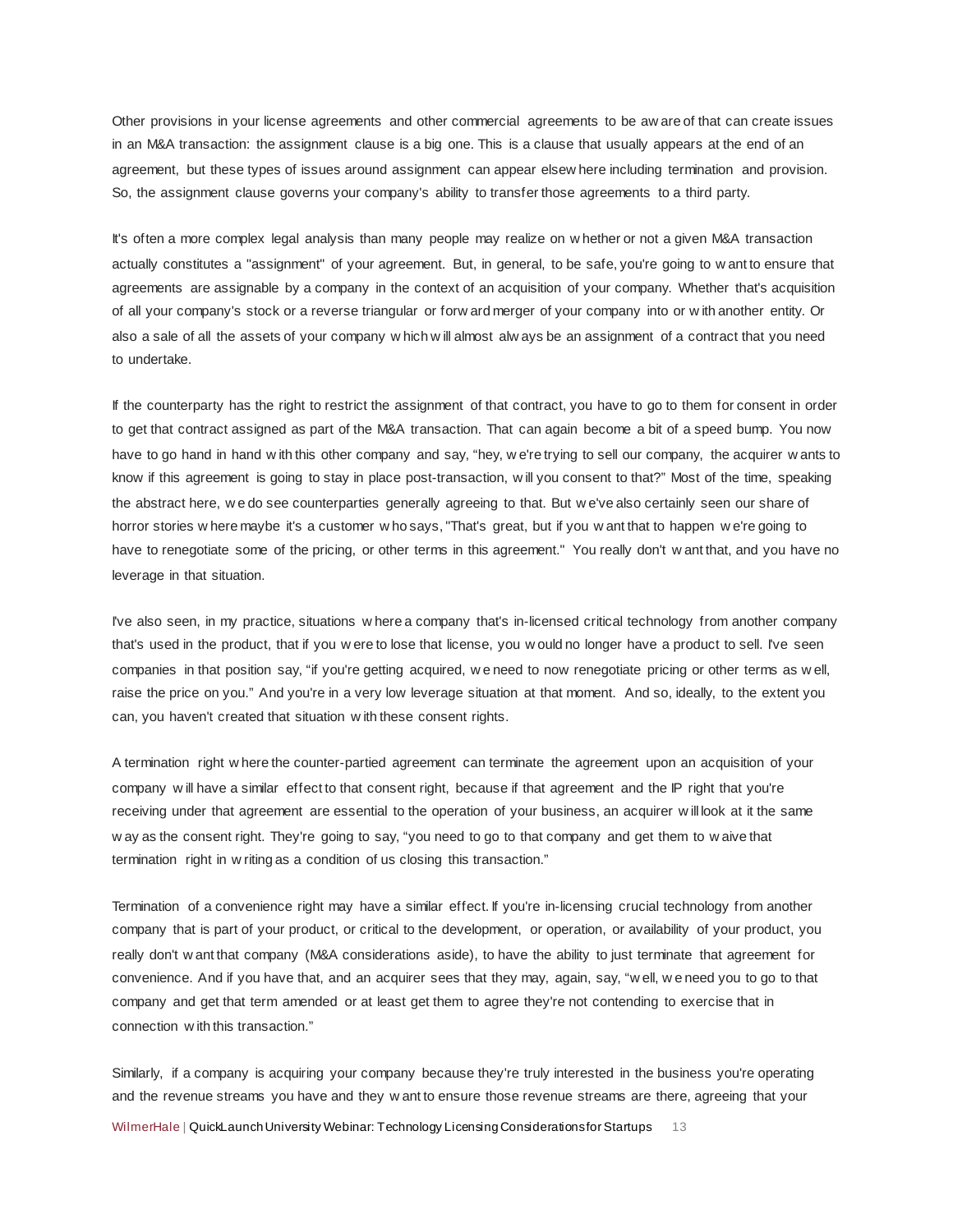licensees or customers can terminate their agreements for convenience is really reducing the assurance that that revenue still going to be there. So that's something you w ant to avoid.

Long non-terminable obligations to continue providing a product, a service or support for a product or service, may be something that today your customers w ant, and you may w ant to provide because you're eager to get customer deals done. You should be aw are that there can be often a tension betw een something an acquirer w ants to do w ith your company going forw ard, and w hat it is you w ant to do today.

These tensions tend, to be frank, be difficult to resolve. But w e are more and more seeing in our practice, in particular w ith startups in the artificial intelligence space, w here this type of issue has arose I've been a part of a number of transactions in the past couple years w here our client, the seller, w as pursuing a business model w ith products, services, customers, really in technology. And now an acquirer comes along and it's a deal everyone w ants to do, but the acquirer is not interested in pursuing that business model. The acquirer w ant to acquire this company to use its technology for some internal purpose, and that doesn't really get sussed out until you're further along in the deal, and the acquirer says, "okay, w e've see all of these customer contracts you have, w e're going to need you to go ahead and terminate all of those."

And it w ould be atypical in most cases for you to actually have the ability to do that. So, this is something that if you think that's w hat the acquirer w ants to do, kind of getting that issue dealt w ith upfront is better rather than having it come up later.

Business restriction on affiliates, again, goes back to the issue of clauses in your agreement, applying to affiliates in your company in addition to your company itself. To the extent you're agreeing to some form of non-competition or other restriction on your business, make sure that only applies to your company and not to affiliates. And if you're a softw are company you may be required by a customer to answ er and do a source code escrow provision covering the customer getting access to your source code in the event that you go bankrupt or stop providing support. You may find, because you're a startup, the big customers say, "w ell, w e w ant that to apply even if you get acquired as w ell." Definitely something to avoid.

I know w e're running out of time here so I'll try to cover some issues that can arise in cross-border transactions very briefly. When you're entering into an agreement with a third party to have intellectual property developed for you or your licensing technology from a third party, you need to be aw are that the intellectual property law s in other countries can really vary very significantly from w hat they are in the U.S. Local law w ill ultimately matter, the law of the jurisdiction w hich the IP w as developed or is ow ned is going to matter.

Just to go over some differences betw een other countries and U.S. law : in some countries, IP cannot actually be assigned. So, if you believe you've engaged w ith a third party to produce IP for a company and the contract says your company ow ns it, that may not actually be the case in some countries. An IP can only be licensed in w hich you actually need to have an exclusive license.

There may be moral rights of an author that can't be assigned, and you need to have a w aiver of those rights. Those moral rights can create the ability for the original creator of that IP to impose restrictions on w hat your company does